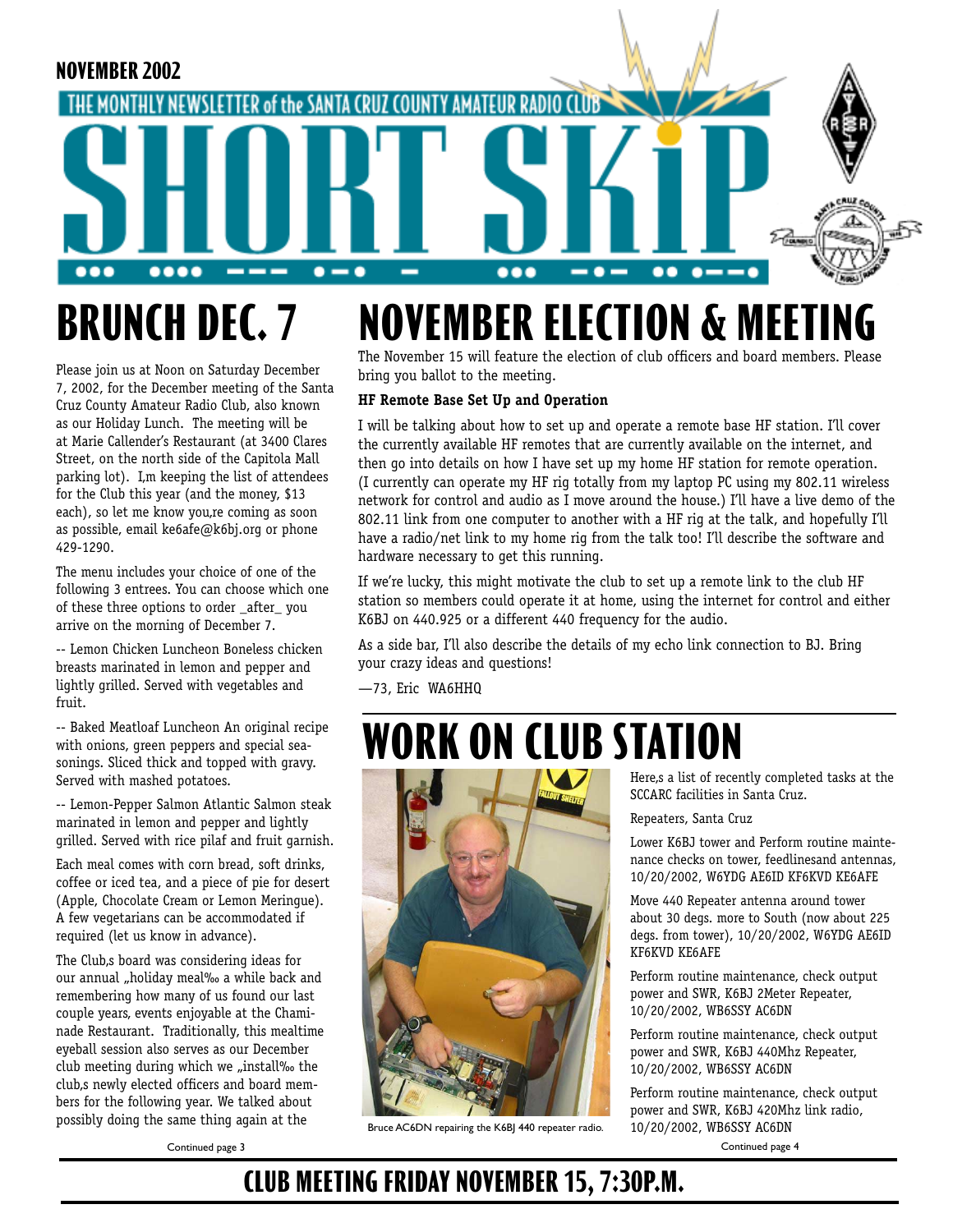#### **2 NOVEMBER 2002**

## SHART S



Published 12 times per year. Free to members. *Santa Cruz County Amateur Radio Club, Inc.* Post Office Box 238 Santa Cruz, CA 95061-0238

Editor and Publisher Ron Baldwin, K6EXT (831) 419-1025 K6EXT@fireclay.com Columnist: Art Lee, WF6P Writer: Ron Skelton, W6WO Distribution: Elaine Pennell, KE6FRA



November 2002

#### By Art Lee WF6P

A thousand apologies! I sent an email to Kathryn Gillick, a reporter on the Register-Pajaronian, referring to Jim Piper, N6MED, as a former Navy Radioman. Jim quickly reminded me that he was an Electronics Technician (ET) and not a knob twister! (He fixed the gear.)

#### THE RELAY EVENT

On Sunday, October 20, members of the San Lorenzo Valley ARES provided communication coverage between the Exchange Points along Highway 9 during the annual running of the Providian Organ Donor Relay.

During the day approximately 330 vehicles, each with six runners aboard,

came down the highway and stopped at each of five Exchange Points where the runners passed the baton to the next runner.

Amateur Radio Operators participating were:

Frank Wyatt N6FW, Ray Rischpater KF6GPE, Rachel Rischpater KF6YCB, Bob Fike KO6XX, Kathi Fike KE6VTY, Hap Bullard KQ6YV, Greg



Here's the old K6BJ club QSL card. Does anyone know who printed these cards, way back when? The back of the cards lists "Dave's Print Shop" at 3015 Justus Drive in Soquel, but I can't find any such business (or address street name) listed today. -- KE6AFE

Peters KG6DPC, Claudia Goodman KF6ZGR, Sherwin MacKenzie N6HAC, Frank Adamson KD6PAL, and Fran Adamson KN6IV.

The N6IYA 2meter, and the WR6AOK Repeaters were used for the event and an APRS tracker was placed in the vehicle of the Zone Captain for The Relay to help provide information as to his location. Fortunately, there were no serious injuries or other emergencies this year. The propagation gods smiled on the signal paths and the weather favored the runners. The traffic light at the construction site on Highway 9 proved to be only a minor inconvenience.

-Sherwin, N6HAC

Rich Hanset, KI6EH, received the following letter:

#### October 9th 2002

Dear ARES Members:

Thank you for your volunteer services at this year's County Fair. Your assistance in coordinating and disseminating information between security and law enforcement personnel provided an invaluable service and a safe environment for the public and working personnel.

Sincerely,

/s/ Mark Tracy, Sheriff-Coroner

If you want to see or build a nice, portable grab-and-go box for emergency radios, look at the following:

This Web page also includes links to other interesting emergency communications Web sites, including another one of Steve's Web pages on "The Box: Portable Emergency Communications Station

Ideas" at http://home.attbi.com/~buck0/ combox.htm.

Note: the annual statewide EMSA Hospital Drill is Thursday, November 14th, 2002, 7:30 AM - noon. At least six people are needed for this exercise: 3 operators at the EOC; 1 person at the ICS command center; 1 person at Watsonville Community Hospital; and 1 person at Dominican Hospital. Contact Rich, KI6EH, if you can participate.

### **NO CODE TECH & EXAM**

I want to schedule a no-code tech & exam to be given on Dec 7. Class convening time: 8AM with the test to follow at the end of the day.

I need some VE help and someone to help teach the class. This class is to get as many as 10 (perhaps more) "Seascape 1" CERT members licensed so we can implement Amateur Radio as the communications modality between Seascape/La Selva CERTs, the Aptos-La Selva Fire Department Emergency Communications Center, and the county EOC.

If you can help, please advise ASAP. Reach me at 831.662.2766 or n6med@k6bj.org <mailto:n6med@k6bj.org>

Thanks ˆ

Jim Piper / N6MED

Santa Cruz Co. ARES & Seascape 1 CERT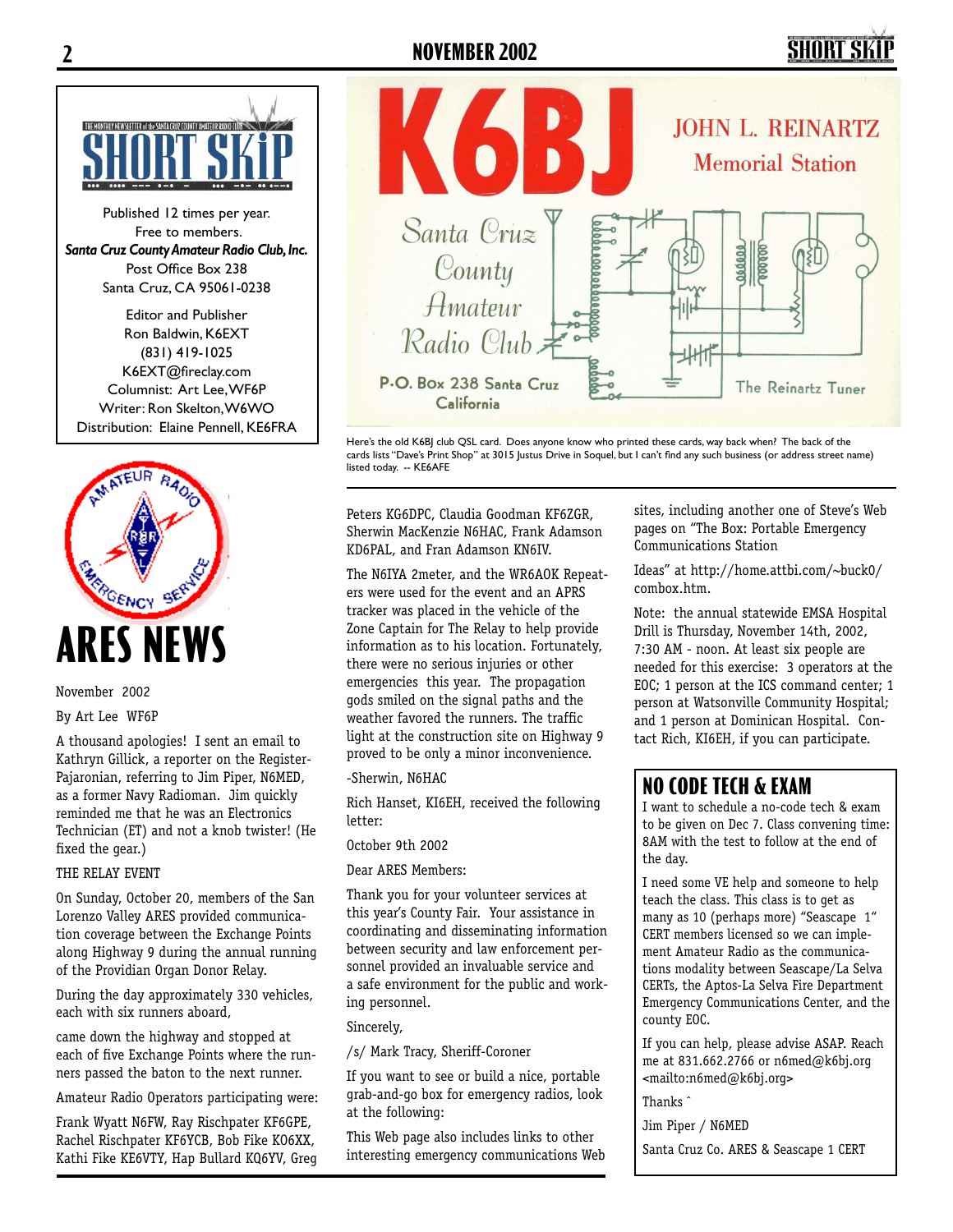# **SHORT SKII**



A couple of original jokes: First, my XYL Donna and I were sitting at the intersection of Highway 1 and Highway 9. Long streams of cars were making left turns and doing the usual red-light-running thing. We couldn't believe it. We actually spotted one driver not on a cell phone! Or, how about this one? Daughter Joyce, KN6RR, came to a four way stop at an intersection in Sacramento. "Our drivers here are very polite," she said, "although they all reached the intersection before me they waved me on they were all on talking on cell phones." OK, OK, maybe I shouldn't try humor.

Talk about split mode. Was on my computer and received an IM from Zachary Fruhling, KD6DXA, asking me to get on the air on 2 meters. Zachary is a post grad student and UCSC teacher. He tried to hit the K6BJ repeater from his dorm but it was no joy. He could copy me on the repeater but that was

Chaminade this year unless there were some new ideas. Mike KF6UXB suggested we look into Marie Callender, s Restaurant. Mike said he thought they served a good meal at a reasonable price, and they had enough room for our large group. Ron W6WO said he would research the Chaminade again this year for the board and Mike agreed to research Marie Callender, s. Ron found the Chaminade was available again and about the same as last year, a little more than \$20 each person (including tax and tip) plus a \$150 "room charge‰ for our party. When we went to the Chaminade last year, our guests were only charged \$20 and the Club bore the extra cost above \$20 for each meal, plus the room charge! In contrast Mike found Marie Callender,s was eager to have us, would not charge us any room charge, and the cost was several dollars less for each meal. While Chaminade serves a brunch buffet, Marie Callender, has a comparable Luncheon special meal including a choice amongst 3 entrees. This seemed interesting

#### **NOVEMBER 2002 3**

no help. Could I try simplex to see if that would work? Yep, that did it and he could still copy me fine from my QTH just down the hill from UCSC, but I could not hear him. While coordinating this on IM, he was answering my questions asked over 2 meters. The old "Can you hear me now?" game. We carried on with this "different" type of communications for our QSO for about 20 minutes. Worked fine. I had to give my call sign every ten minutes, he didn't. Hi! Hi!

Crewed on the Cal 34, Misty, a day or two before the November 7th storm. We were taking the boat for a haul-out at Moss Landing. Our jib halyard got away from us and jammed at the top of the mast. Not wanting a trip aloft in the bos'n's chair and with a following wind and sea, we kept going on main alone. Just before we turned into the channel at Moss Landing I looked astern and saw another sailboat trailing us by a few miles. The wind had kicked up and we had a wild ride into the channel as Elkhorn Slough was dumping out into the bay. When I arrived home that evening, I found that Leon, AA6ZG, had called to tell me that Ralph, W6ENE, was on that boat and they had been in contact on 2 meters. I always carry my handheld in my seabag for emergency purposes, but it wudda been fun to have had a MM QSO with Ralph on the high seas. It turns out that Ralph was with Del Smith, KD6KXD, on Blue Express, Del's Pearson 32 sailboat.

and everybody likes a lower price (especially with the current economy) but I must admit some board members were skeptical about this option, mostly because the food and atmosphere had been so good at the Chaminade. Then Ron and his wife Jean asked me if Elaine and I would like to join them for lunch at Marie Callender,s one day a few weeks ago. None of us four had been there for at least several years but we agreed to meet there to check it out. We had a nice lunch (the food was presented attractively, very tasty and with large portions) and while we were there we examined the facilities, the service, and the food. Then we asked the manager a bunch of questions, which he happily and adequately answered. All four of us came away convinced that this option should work fine for us (after all) and seems well worth a try. The price is much lower and the meal and atmosphere seem very acceptable. This evidence was then passed along to the other board members along with the groups menu options. Before the October Club meeting, the board found a quorum hard to come **BRUNCH Cont. by** and everybody likes a lower price (espe- by at their meeting but they finally got

This morning on 40 meters I QSY'd down from the Baja Net and got a call from Dave Rowley, N6RZ. He was at his home in Bonny Doon, with hail bouncing off his skylight. I have been to his comfortable home and could picture a nice cozy fire in the fireplace. Years ago on CW, by chance, I talked to Dave when he was fishing off the Kona coast. I put out a CQ and he answered. Small world.

VE sessions have been scheduled on the first Saturday of the month at UCSC. The next scheduled test is December 7th. Contact Eric, AE6AZ , or monitor the K6BJ net on Monday nights for times and location. If you are not familiar with the campus, see http://maps.ucsc.edu/

Info received from Eric, AE6AZ:

If you get lost, we will be listening to 147.540 simplex before the exam starts. If you have never been up to UCSC or haven't been up there recently, please leave early in case you get lost. It is very easy to get disoriented.

All four elements will be available. No registration is required. Don't forget to bring \$10. Our VEC is Sunnyvale VEC ARC, Inc.

For more information on the VEC: http:// amateur-radio.org/

For more information on Amateur Radio at UCSC:

http://ieee.cse.ucsc.edu/ham/

together long enough to vote for the menu option that includes these choices (the Chicken or Meatloaf or Salmon).

The primary concern we have is that this restaurant can only accommodate up to 55 or 60 of us at most with their room available. We feel that,s probably enough room, but if more of us than that want to attend we will have a small dilemma to deal with. That,s a good reason to get your names on the list as quickly as possible. We already have 24 hams and family members signed up. We need to tell the restaurant how many of us are coming by soon after our November 15 election (and club meeting) but not later than Thanksgiving.

The total price is \$13 per person including tax and tip, payable to the Club by cash or check any time before the meal is eaten. Again, this should not cost the Club any money at all this year. The Club will actually "take in" \$0.11 on each meal.

Happy Holidays! 73, Cap KE6AFE treasurer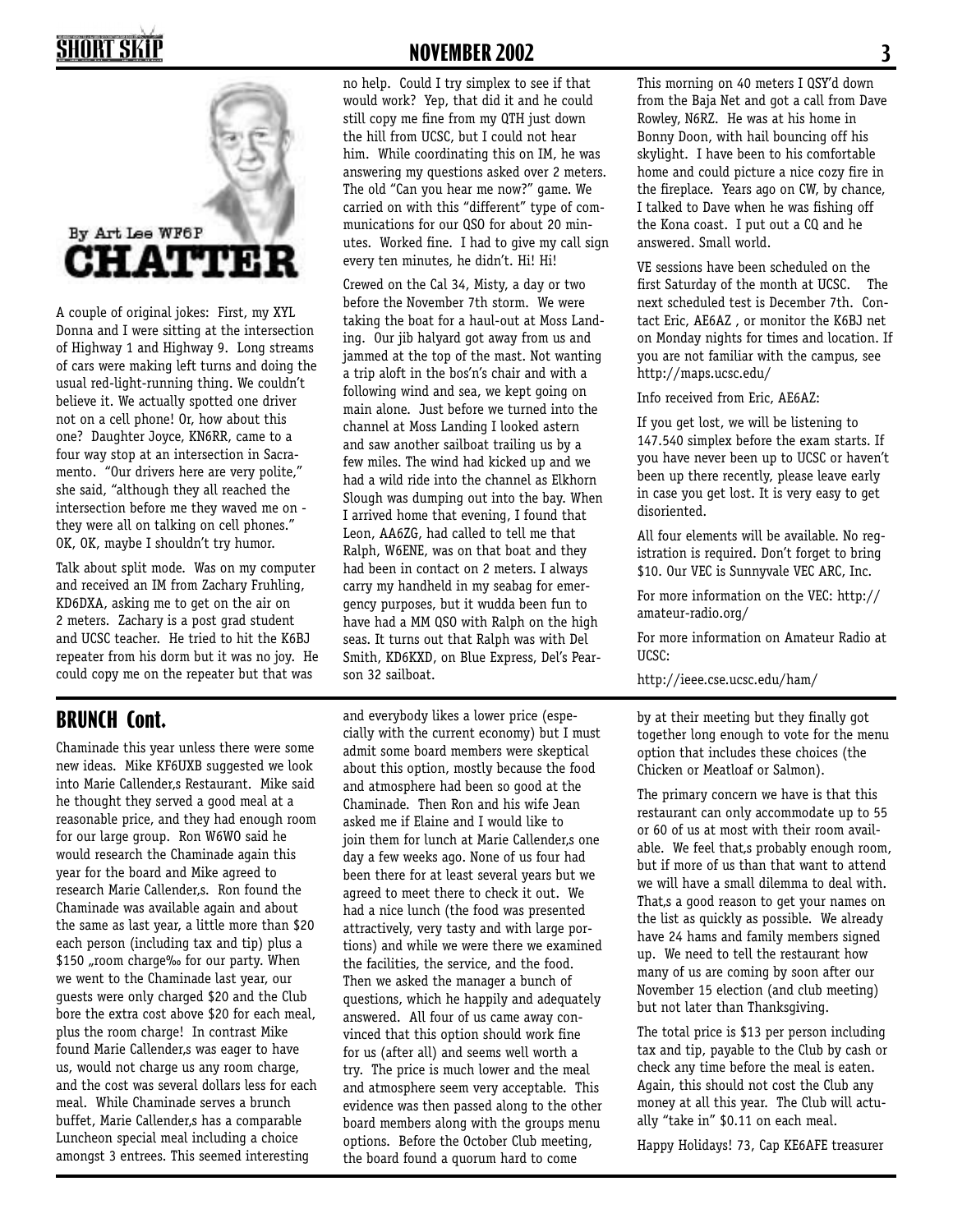#### **4 NOVEMBER 2002**



#### **Club Shack cont.**

Check repeater backup batteries and clean terminals, 10/20/2002, AC6DN Update generator operating instructions and post them at generator, 10/25/2002, AC6DN KE6AFE

Exercise generator and prepare for emergency readiness (log & date), 10/20/2002, AE6ID AC6DN

Replace old 5 gals. spare fuel for generator (and add gasoline stabilizer for storage), 10/20/2002, KF6KVD

Weed and brush and cleanup around outside of repeater building, 10/20/2002

, AE6ID KF6KGO KF6KVD

Improve documentation (at site) of repeater building and repeaters, 10/26/2002, K6BDK WB6SSY

Repair small trouble light in repeater shed, 11/1/2002, KF6UXB



Mike W6YDG up on the K6BJ repeater tower in Santa Cruz.



SCCARC Club Station gear, ready to operate!

Repair dead 440 Repeater Micor mobile-style radio. (many labor hours),11/3/2002, AC6DN K6TAM KB6PPQ WA6RLA KF6UXB KF6KVD

SCCARC Club Station

Donate and install 80M wire dipole at club station, 10/20/2002, W6YDG KF6N KQ6DV

Donate and install HF antenna tuner and Morse key, 10/20/2002, W6YDG

Repair Tri-bander beam's rotor wiring at rotor, 10/20/2002, W6YDG

Weed and brush around building, 10/20/2002, KF6KGO AE6ID KE6AFE

Donate and install Pentium 200Mhz computer w/monitor and WindowsME software, 10/24/2002, WB6SSY KQ6DV

Donate and install old 2 Meter FM mobile radio and HF headphones,

10/24/2002, KE6AFE

Donate and install road oil, sand, and Pick-Up-load of dirt to improve drainage around building, 10/25/2002, KF6KGO

Donate and install rain gutter and downspout on East side of building, 10/25/2002, KF6KGO KF6UXB

Donate concrete materials and Shore up SE corner of building's foundation,10/26/2002, KF6YRD(+ Leroy) KF6KGO

We're in pretty good shape for the rains and winter to start now. That's due to all the very generous donations of labor and materials, especially from: Bruce AC6DN, Tom KQ6DV, Vic AE6ID, Don KF6KGO, Roy KF6KVD, Fred KF6N, Mike WA6RLA, Jeff WB6SSY, George K6TAM, Mike KF6UXB, Mike W6YDG, James KF6YRD (and Leroy)

Thanks!

—73, Cap KE6AFE

repeater committee chair



Doves enjoy the club station's tri-bander beam!





KF6N, KQ6DV, and W6YDG using the baseball pitching machine to get one leg of the club station's 80Meter dipole mounted up in the trees



Mike KF6UXB and Don KF6KGO working on the new rain gutter at the clubstation building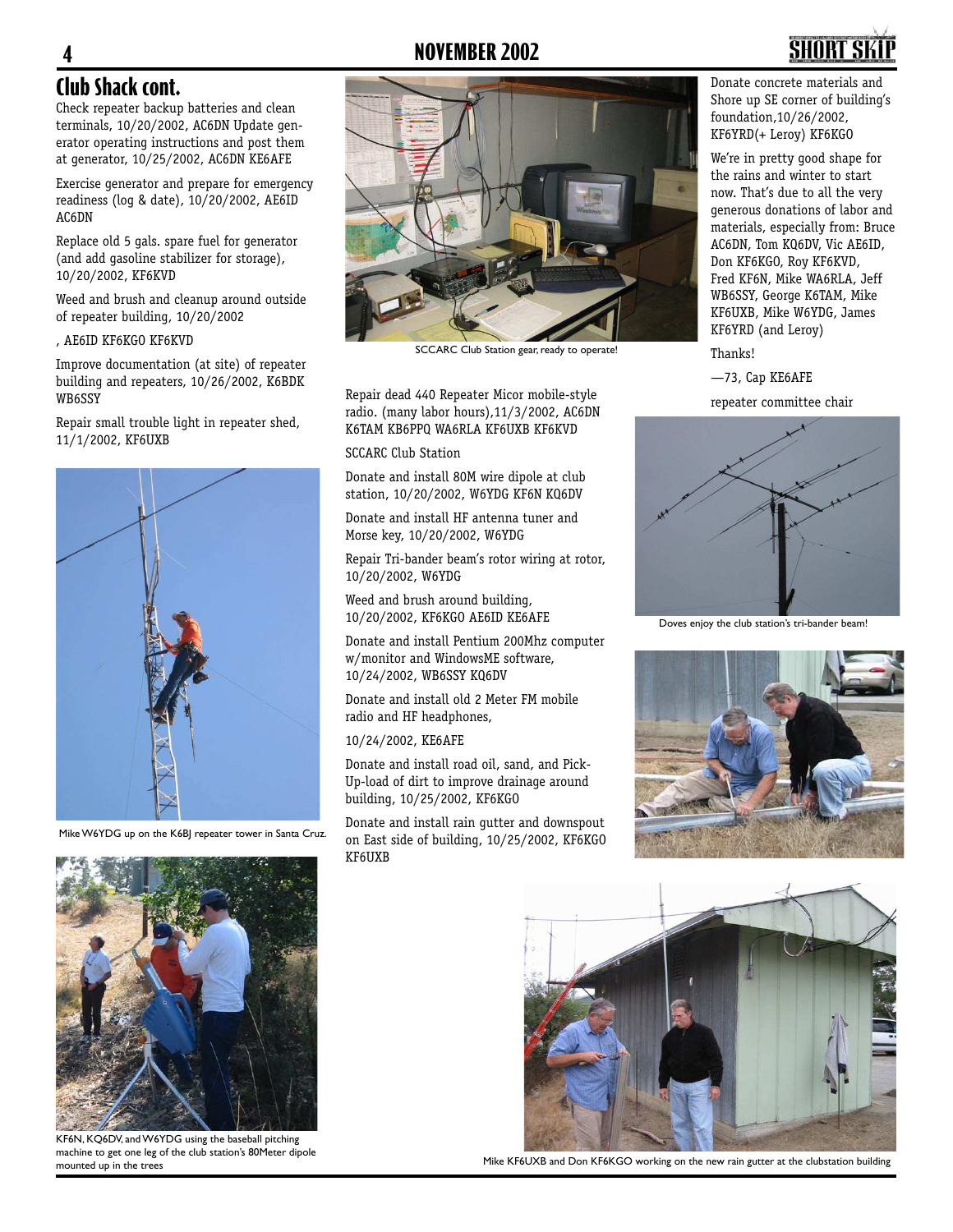### **Simple tester checks LCDs**

#### Edited by Bill Travis

**SHORT SKII** 

D Prabakaran, NL Polytechnic College, Tamil Nadu, India -- EDN, 10/3/2002 Manufacturers of electronic equipment use LCDs for calculators, watches, minivideogames, and pagers, for example. In comparison with LED-based displays, which consume power on the order of tens of milliwatts, an LCD consumes only a few microwatts. The LCD thus saves power by a factor of approximately 1000. Checking an LED is as simple as checking a semiconductor diode but, in the case of LCDs, involves some added complexity. An LCD requires an ac electric field to excite the organic compound in the display. Applying a dc voltage could permanently damage the LCD. The circuit in <http://a330.g.akamai.net/7/330/2540/a5591cd22b476c/www.e-insite.net/ ednmag/contents/images/245650f1.pdf>Figure 1 is a simple configuration to test the performance of an LCD. The circuit produces biphase square waves with negligible dc content. The circuit is based on a CD40106 hex Schmitttrigger inverter. The circuit comprises an oscillator, IC1A; a phase splitter, IC1B; and a pair of buffer/drivers comprising IC1C/IC1D and IC1E/IC1F.

The buffers and drivers connect to test probes through 47-k series resistors, which protect the IC in the event of short circuits. With the component values shown in <http://a330.g.akamai.net/7/330/2540/a5591cd22b476c/ www.e-insite.net/ednmag/contents/images/245650f1.pdf>Figure 1, oscillator IC1A provides a square-wave frequency of approximately 45 Hz. The circuit can operate from 3 to 5V. To test any segment of an LCD, touch the backplane using either of the two test probes while touching the segment with the other probe. If the segment under test is operational, it will light up. If the LCD under test is a multiplexed type, then all segments, which are connected, will glow if they are operational. Usually, the rightmost or leftmost connection is the backplane of the LCD. If it is not, you have to find it by trial and error.

—Submitted by Dan White



This simple circuit tests LCDs by producing a biphase square

#### **NOVEMBER 2002 5**



A Tribute to Marconi The Kite Flyer

So shrunken are world borders, so adjacent its frontiers. So real those distant lands beyond the sun, The clouds had barely drifted and the planet hardly turned But the wireless revolution had begun.



# **OFFICIAL BALLOT FOR 2003 CLUB ELECTION**

Please bring this ballot to the November club meeting or mail the ballot to Santa Cruz County Amateur Radio Club, P.O. Box 238, Santa Cruz, CA 95061. Must be received by 5PM Friday Nov. 15, 2002

#### **OFFICERS** one each

| President Richard Trebbien KG6AXD |
|-----------------------------------|
| Vice President James Welty KF6YRD |
|                                   |
| Secretary Cap Pennell KE6AFE      |
|                                   |
| Treasurer Elaine Pennell KE6FRA   |
|                                   |
|                                   |

#### **Board** (vote for 4)

| <b>Bruce Hawkins AC6DN</b> |
|----------------------------|
| Vic Linderholm AE6ID       |
| Allen Fugelseth WB6RWU     |
| Mike Doern KF6UXB          |
| Ron Skelton W6WO           |
|                            |
|                            |
|                            |
|                            |
|                            |